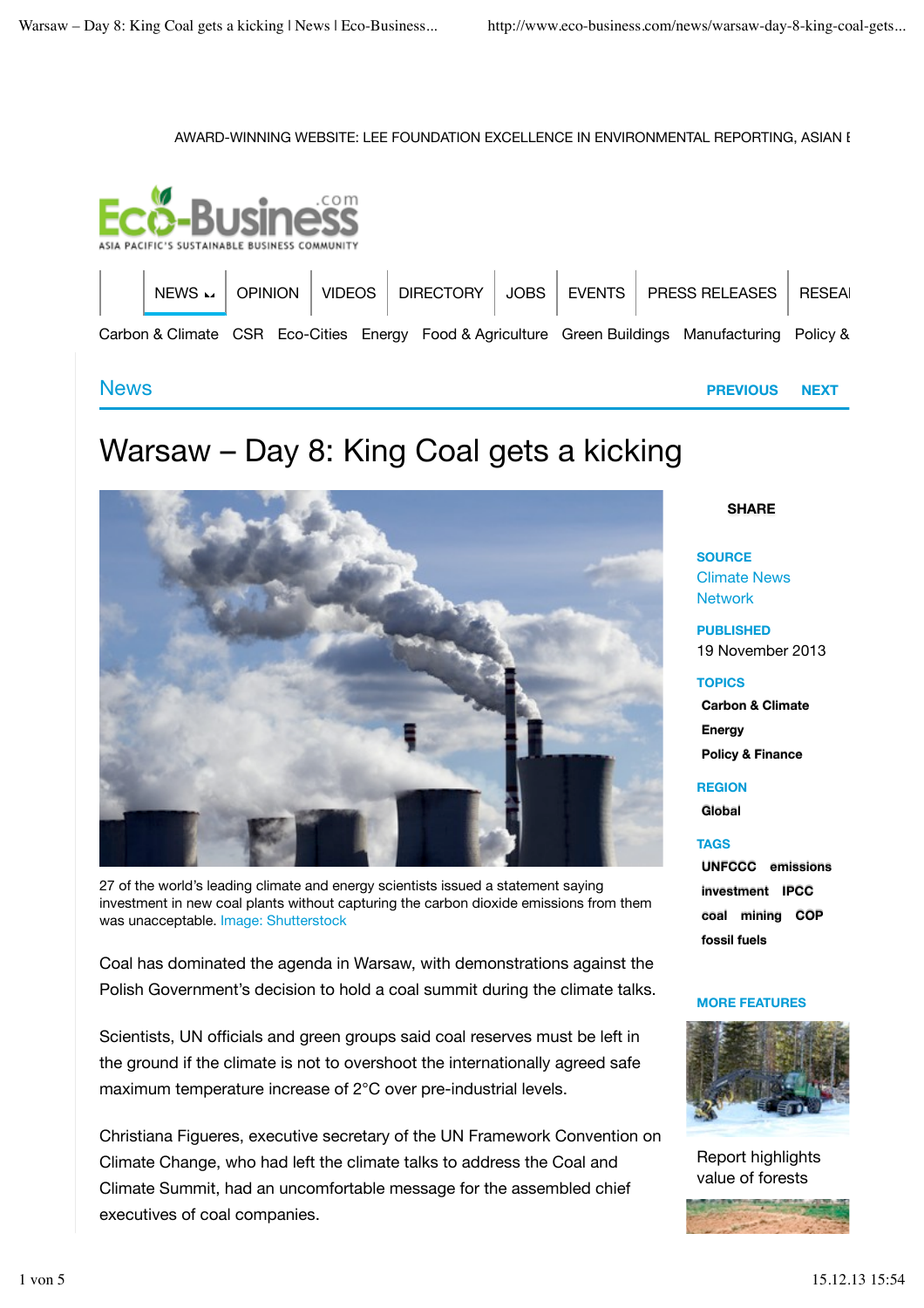captured and stored, otherwise the world should switch to wind and solar, which she said were already competitive on cost in many parts of the world.

sake", she told them. Coal use could continue only if carbon dioxide was

During the coal summit 27 of the world's leading climate and energy scientists issued a statement saying investment in new coal plants without capturing the carbon dioxide emissions from them was unacceptable.

# **Banks' "hypocrisy"**

One of them, Dr Bert Metz, a former co-chair of the Intergovernmental Panel on Climate Change (IPCC), said even the most efficient coal plants were unacceptable if the climate was to be kept safe – they were twice as polluting as gas and 15 times more so than renewables. Alternatives to fossil fuels are readily available and affordable, he said.

Beata Jaczewska, head of the Polish delegation at the climate talks, defended her Government's decision to call a coal summit at the same time as the climate talks by saying that "coal has to be part of the solution." Poland produces 86% of its electricity from coal.

Environment campaigners exposed what they called "the hypocrisy of banks" in claiming they care about the climate while providing billions of dollars to finance new coal mines, underwrite share issues and even own mines themselves.

A report, *Banking on Coal*, "provides a Who's Who list of the financial institutions undermining the Earth's climate system and our common future." The report says American, Chinese and British banks are currently the biggest investors in coal, and if all the investments pay off then there is no hope of saving the planet from the ravages of global warming.

Heffa Schücking, one of the report's authors, said: "It is mind-boggling to see that less than two dozen banks from a handful of countries are putting us on a highway to hell when it comes to climate change. Big banks already showed that they can mess up the real economy. Now we're seeing that they can also push our climate over the brink."

## **American banks lead**

In the period since the Kyoto Protocol came into force in 2005 four American banks, Citi, Morgan Stanley, Bank of America and JPMorgan Chase, have been the biggest coal investors. Between them they have ploughed more than  $E$ 24 billion into mining coal.



'Landscapes approach' could alleviate West Africa climate change woes – scientists



Poor lead battery recycling raises fears



Beijing to buy new buses to clear city smog: media



'Illegal UK state aid' probe hits nuclear plans